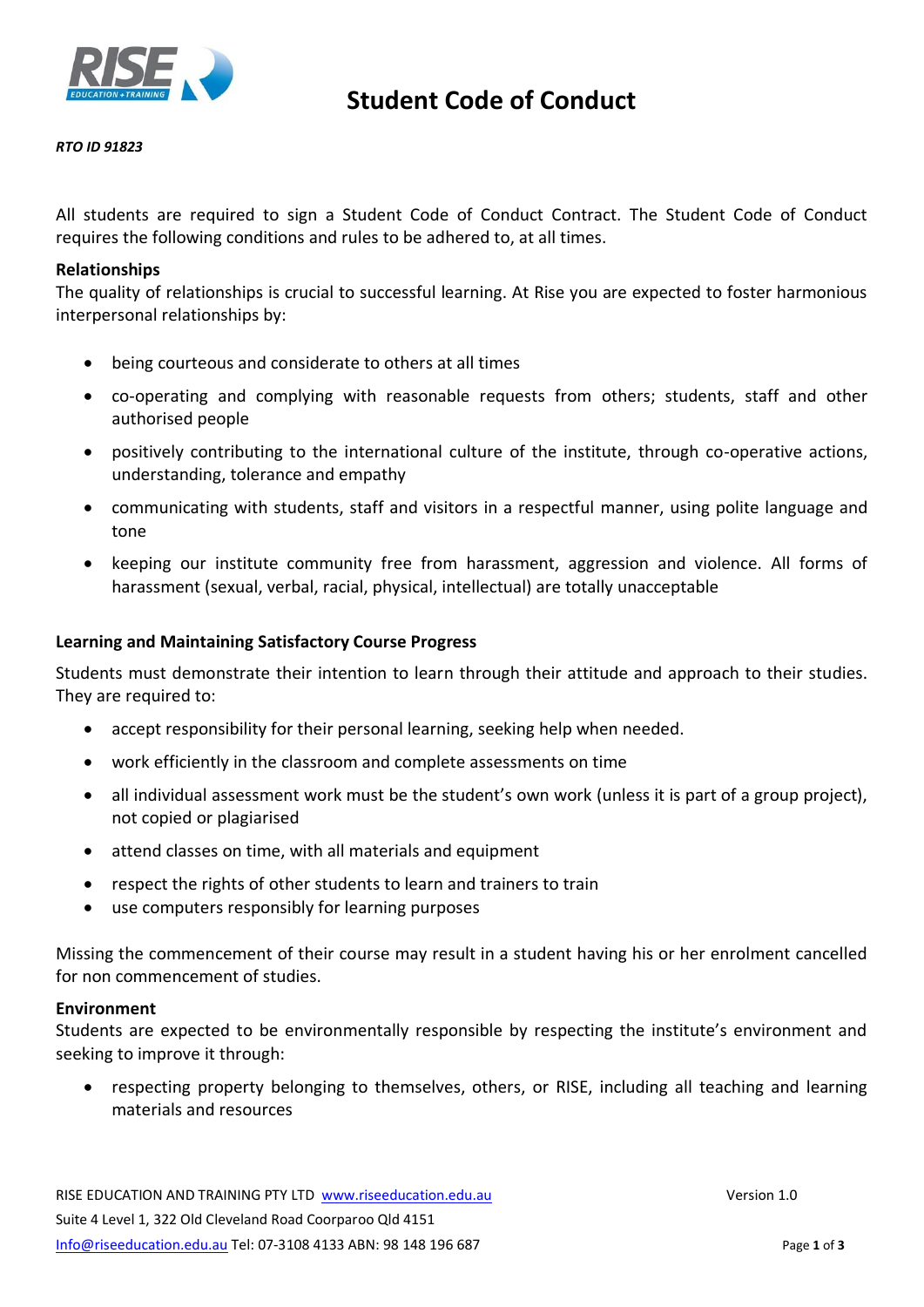

# **Student Code of Conduct**

### *RTO ID 91823*

- conserving energy, materials and resources by switching off appliances when not in use, not wasting materials, and re-cycling materials as often as possible
- preventing all forms of pollution and property damage by caring for property and the environment and preventing and reporting: stealing, littering, acts of vandalism, consumption of alcohol or illicit drugs within the Institute's campus

### **Safety**

All students have the right to learn in a safe, caring and orderly environment. Students are expected to accept responsibility for the safety of themselves and others at all times by:

- following safety regulations as per applicable legislation in each area of Rise
- familiarising themselves with fire and emergency evacuation regulations and procedures
- using all equipment in a responsible manner
- avoiding and preventing violence and threats of violence, bullying and fighting
- not possessing potentially dangerous items such as; knives, guns, sling shots or any other potentially dangerous items

## **Fee Payments**

All students have to adhere to the fee payment plan as per their signed written acceptance agreement. Non payment of fees is a breach of the institute's student code of conduct and may result in the student being cancelled, legal proceedings and/or debt collection initiated against them.

## **Dress and hygiene**

Neat, comfortable clothing is generally considered appropriate. Since students will be working in close proximity with others, care with personal hygiene (clothing, hair, deodorant etc.) is required.

#### **Drugs and Alcohol**

RISE is a drug and alcohol free zone. All students are expected to take positive action to prevent and avoid any illicit drug or alcohol consumption at Rise. Students must not ingest, smoke, consume or inject any illicit or non-medically prescribed drugs, or alcohol. Students must not have any illicit drugs or alcohol in their possession while studying at or on Rise property, or while participating in any Rise related activity. Students must not offer to sell any illicit drug to other students at Rise. Students must not be in the company of other students who are involved with any activity related to drugs or alcohol as indicated above.